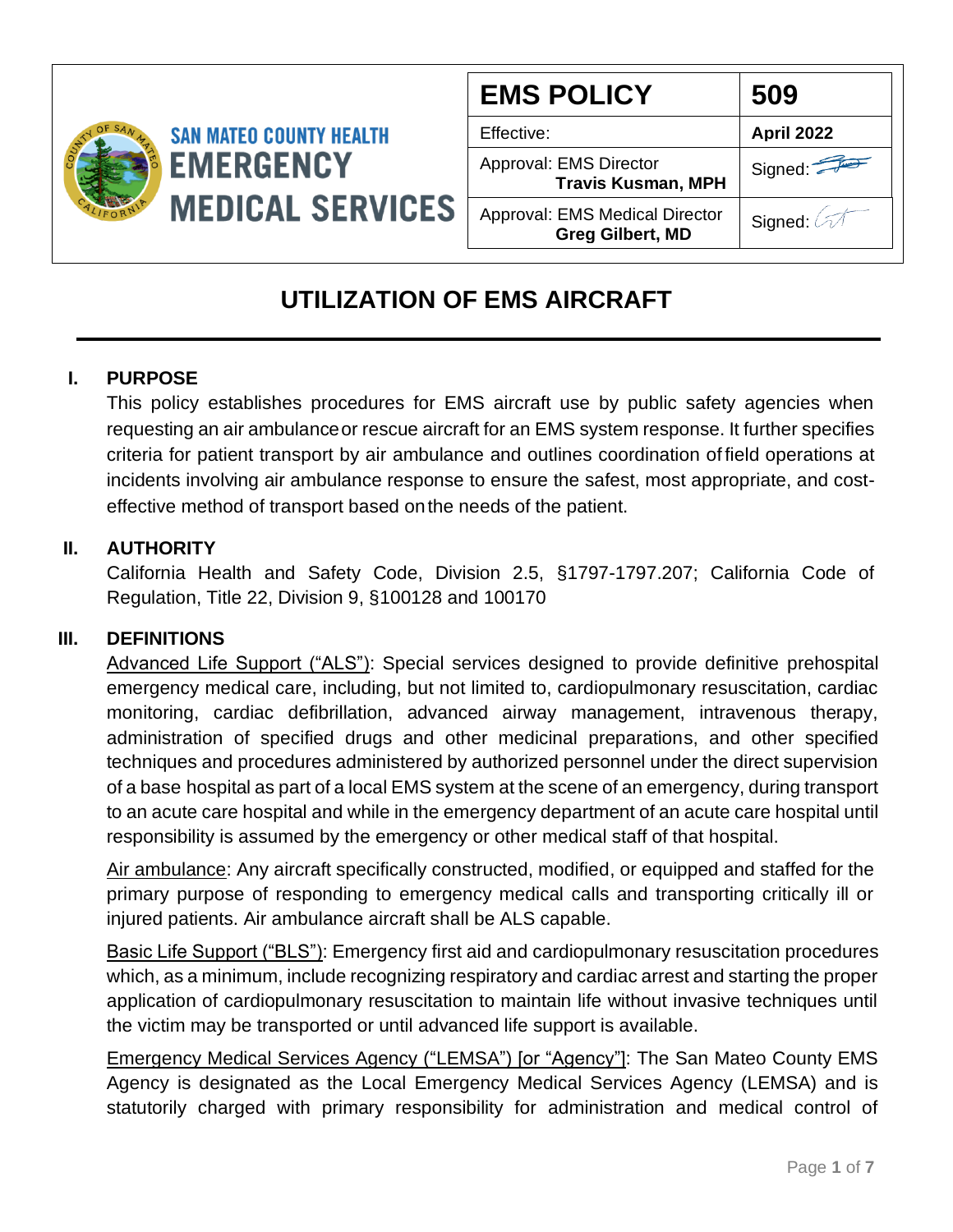

| <b>EMS POLICY</b>                                                | 509               |
|------------------------------------------------------------------|-------------------|
| Effective:                                                       | <b>April 2022</b> |
| Approval: EMS Director<br><b>Travis Kusman, MPH</b>              | Signed:           |
| <b>Approval: EMS Medical Director</b><br><b>Greg Gilbert, MD</b> | Signed: A         |

emergency medical services in San Mateo County.

Public Safety Communications ("PSC"): San Mateo County Public Safety Communications, the LEMSA authorized Emergency Medical Dispatch service provider.

Rescue aircraft: Any aircraft the usual function of which is not prehospital emergency medical transport, but which may be used for prehospital transport when use of an air or ground ambulance is inappropriate or unavailable. Rescue aircraft may be ALS or BLS capable.

# **IV. APPLICABILITY AND COMPLINACE WITH REQUIREMENTS**

- A. Each air ambulance provider, routinely responding within the County, shall have a written agreement with the County.
- B. A request to other air ambulance providers by PSC to respond to an emergency constitutes authorization to respond to that emergency.

### **V. REQUIREMENTS**

- A. Authorized Air Ambulances will be staffed by a minimum of one registered nurse and one paramedic.
- B. All members of the medical flight crew will be trained in aeromedical transportation as listed in Title 22, Chapter 8, Article 3, Section 100302.
- C. Rescue aircraft are not required to be staffed by medical personnel; however, if a patient has been assessed or treated by a paramedic at the incident scene, the rescue aircraft will either:
	- 1. Have a San Mateo County paramedic accompany the patient during air transport to a receiving hospital; or
	- 2. Rendezvous with an air ambulance as soon as possible and transfer the patient to the air ambulance for transport to the receiving hospital.

#### **VI. SPACE AND EQUIPMENT**

- A. All air ambulances shall be configured with sufficient space to accommodate at a minimum one (1) patient on a stretcher and two (2) patient attendants.
- B. All authorized air ambulances shall meet or exceed all equipment and supply requirements specified by the San Mateo County EMS Agency.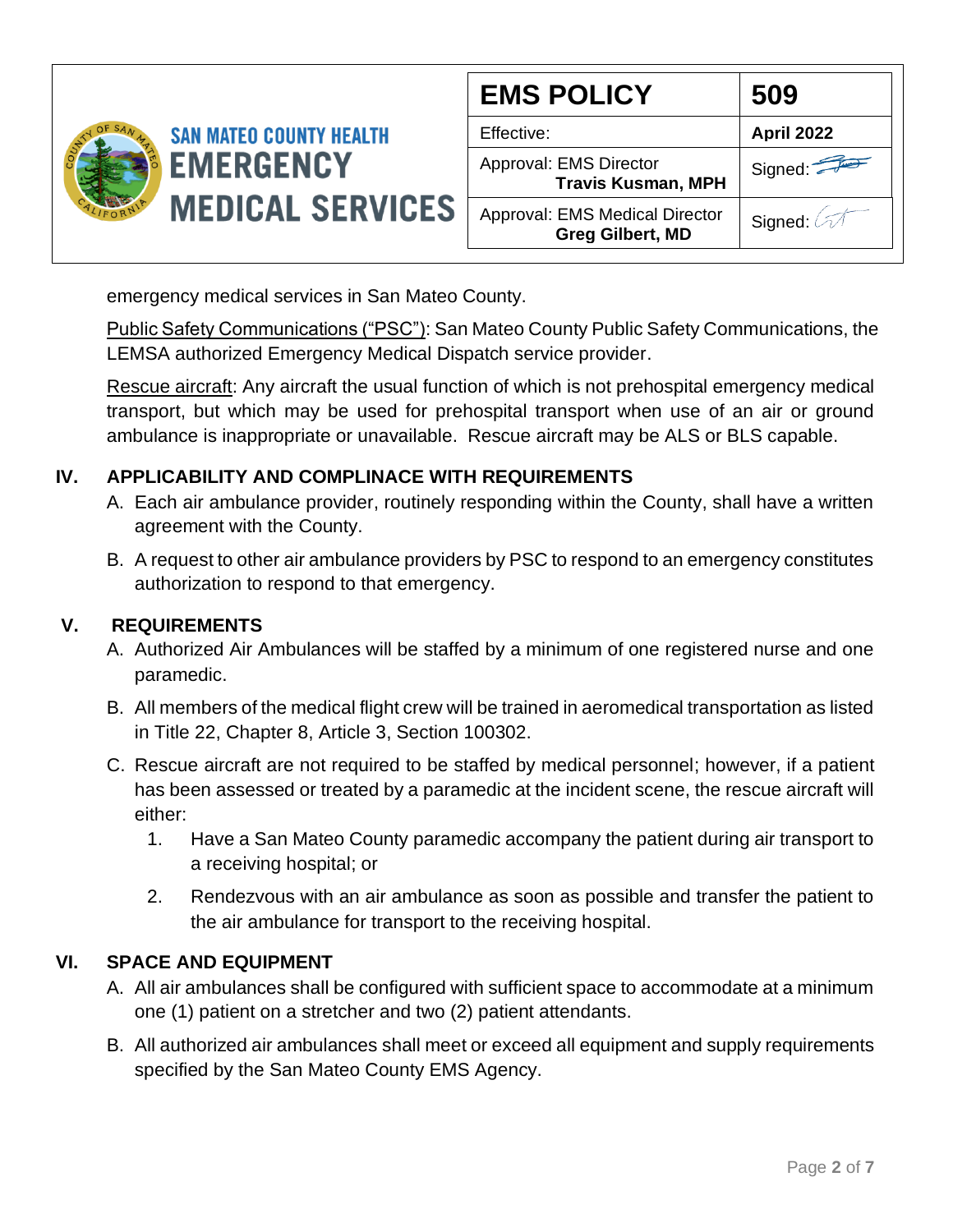

| <b>EMS POLICY</b>                                                | 509               |
|------------------------------------------------------------------|-------------------|
| Effective:                                                       | <b>April 2022</b> |
| Approval: EMS Director<br><b>Travis Kusman, MPH</b>              | Signed:           |
| <b>Approval: EMS Medical Director</b><br><b>Greg Gilbert, MD</b> | Signed: 4         |

C. Whenever feasible, air ambulances will exchange equipment with the ground personnel when their equipment will be taken to the hospital with the patient. If this is not possible, equipment belonging to ground personnel will be returned by the air ambulance provider in a timely manner.

### **VII. PATIENT CARE MANAGEMENT**

- A. Air ambulances staffed by registered nurses will utilize the standard operating procedures and clinical care protocols of the air ambulance service. These protocols are subject to review and approval by the LEMSA Medical Director upon request.
- B. Prehospital care records will be submitted to the EMS Agency by the air ambulance service within 24-hours of each incident.

### **VIII. REQUEST AND RESPONSE**

- A. The Incident Commander (IC) or designee is responsible for initiating an air ambulance or rescue aircraft response through PSC after consultationwith the paramedic personnel on-scene.
- B. Requests should include, if known:
	- 1. Number of patients requiring helicopter transport;
	- 2. Current weather conditions at scene;
	- 3. Landing zone location and approaching hazard(s) information; and
	- 4. Haz-Mat information, if pertinent.
- C. Requests for an air ambulance response are made to PSC which will dispatch and coordinate the response.
- D. All authorized air ambulances shall be capable of communicating via radio with PSC, fire first responders, California Highway Patrol, emergency ground ambulances, and receiving hospitals.
- E. Landing zones shall be established and operated by fire first responders trained in aircraft landing zone operations.
- F. When dispatched, the air ambulance service or rescue aircraft service shall give an estimated time of arrival (ETA) in clock time (e.g., 1905 hours).

#### **IX. PATIENT DESTINATION**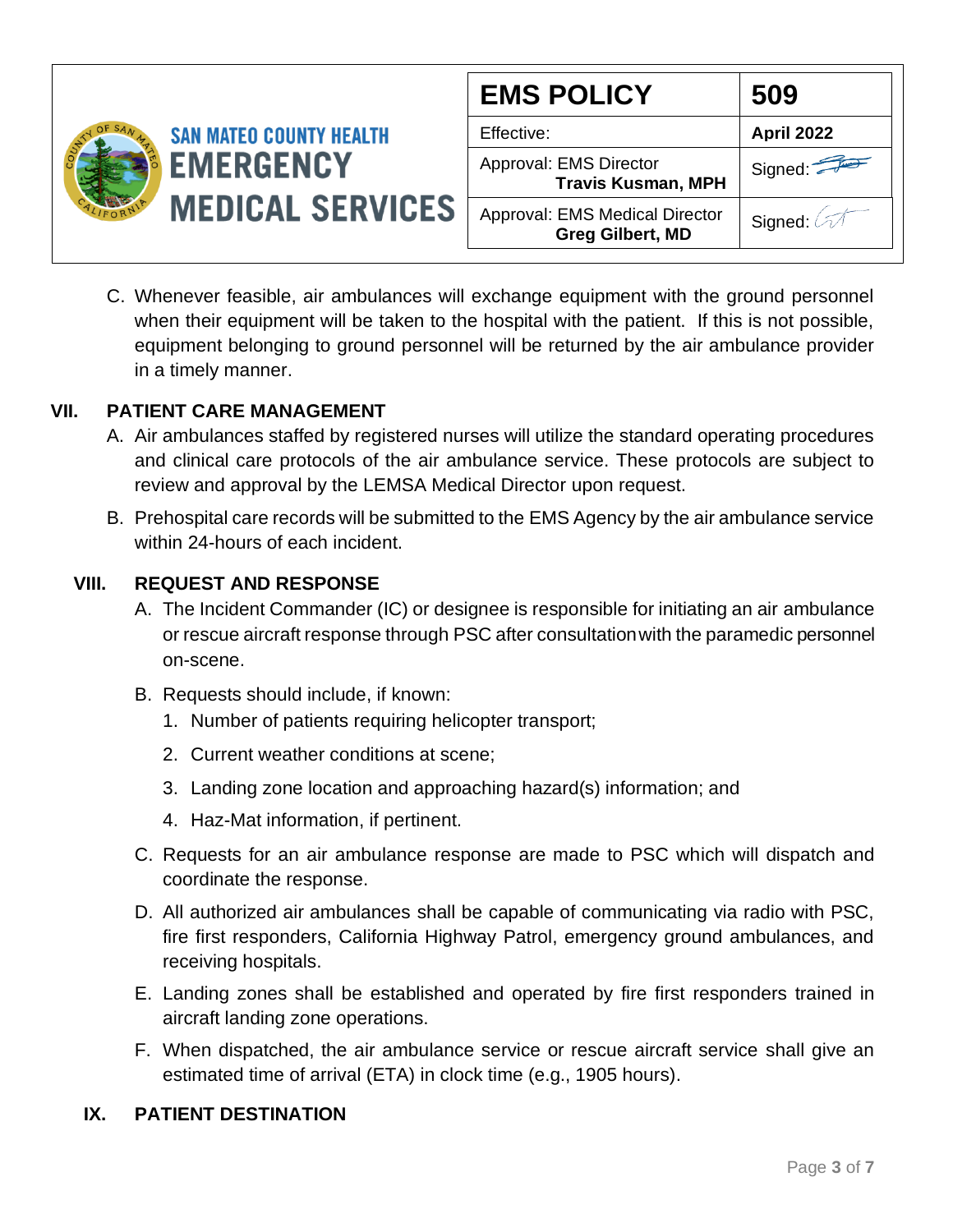

| <b>EMS POLICY</b>                                                | 509               |
|------------------------------------------------------------------|-------------------|
| Effective:                                                       | <b>April 2022</b> |
| Approval: EMS Director<br><b>Travis Kusman, MPH</b>              | Signed:           |
| <b>Approval: EMS Medical Director</b><br><b>Greg Gilbert, MD</b> | Signed: 2         |

- A. Destination shall ordinarily be the closest appropriate hospital able to accept the patient. The pilot will have the final decision as to destination based on weather and air safety considerations.
- B. Trauma patients shall be transported to the closest, most appropriate trauma center.
- C. Burn patients not meeting trauma criteria shall be transported to the closest, most appropriate burn center.
- D. Patients aged 6 years and younger shall be transported to Stanford. UCSF Benioff Children's Hospital of Oakland may be utilized if Stanford is unavailable.
- E. The air ambulance and/or its dispatch center will contact PSC with receiving hospital destination. Enroute, the air ambulance will relay pertinent patient information to the receiving hospital.

# **X. EMS AIRCRAFT UTILIZATION CRITERIA**

- A. Air ambulance transport should be used when it provides a significant advantage over ground transport in terms of timely delivery of the patient from the scene to the emergency department.
- B. The estimated time of arrival of the helicopter, the time it takes to ground transport a patient to a helicopter rendezvous site, the helicopter scene time, the helicopter transport time to the hospital and the helicopter off-load time are factors to be considered when determining whether a helicopter is the mostexpeditious and appropriate method of transport.
- C. Clinical Criteria:
	- 1. Patients who meet the following clinical criteria may benefit from air ambulance transport:
		- a. Trauma patients who meet trauma activation criteria according to T01 Trauma Triage protocol, except for:
			- i. Stable patients with isolated extremity trauma; and
			- ii. Patients with mechanism but no significant physical exam findings.
		- b. Trauma patients who do not meet trauma activation criteria but by evaluation of mechanism and physical exam findings, appear to have potential significant injuries that merit rapid transport.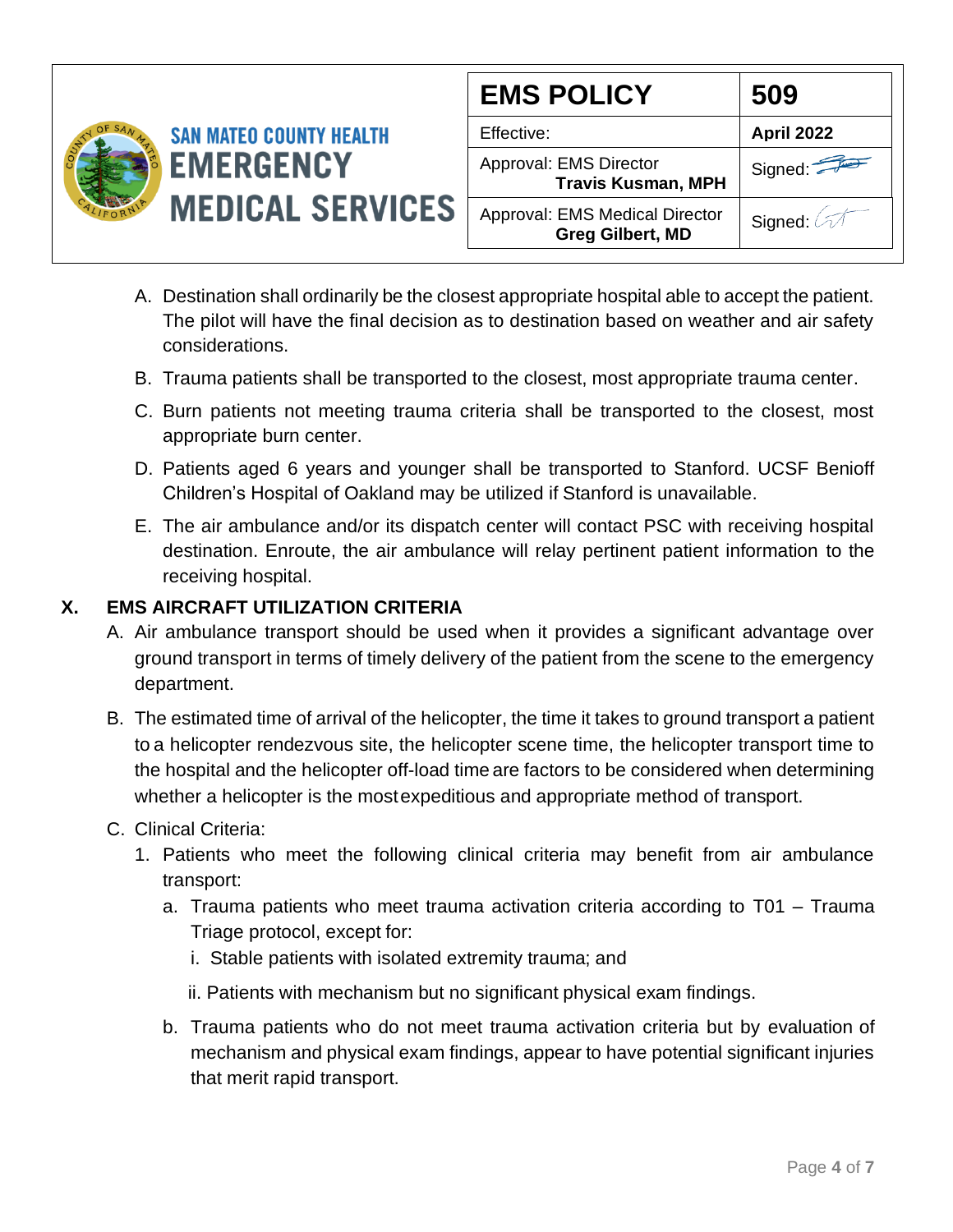

| <b>EMS POLICY</b>                                                | 509               |
|------------------------------------------------------------------|-------------------|
| Effective:                                                       | <b>April 2022</b> |
| Approval: EMS Director<br><b>Travis Kusman, MPH</b>              | Signed:           |
| <b>Approval: EMS Medical Director</b><br><b>Greg Gilbert, MD</b> | Signed: 2         |

- c. Patients with specialized needs available only at a remote hospital such as major burn victims or critical pediatric patients.
- d. Critically ill or injured patients whose conditions may be aggravated or endangered by ground transport (e.g., limited access via ground ambulance or unsafe roadway) maybe appropriate for helicopter transport.
- D. An air ambulance may be automatically dispatched to an incident by PSC if EMD reveals any condition listed in Section C above when occurring in the following areas:
	- 1. Any area contained within the following:
		- a. San Mateo Coast, from ocean to Skyline Boulevard (Highway 35); or
		- b. From Tunitas Creek Road to Santa Cruz County line.
- E. An air ambulance may also be dispatched to an incident by PSC if the ground ambulance response time to the incident is known or expected to exceed 30 minutes and the EMD believes the patient has a condition listed in Section C above.

# **XI. ALS RESCUE AIRCRAFT PARAMETERS**

- A. If a patient meets below criteria, consider using CHP ALS Aircraft for patient transport to a receiving hospital:
	- 1. Primary Care paramedic believes patient will be adequately and effectively cared for by a single paramedic resource; and
	- 2. Time savings must be  $\geq 10$  minutes in favor of CHP versus Air Ambulance asset.

# **XII. HELICOPTER UTILIZATION AND CANCELLATION DECISION**

- A. The IC shall cancel the helicopter response when air ambulance transport criteria is not met. The following information is important for the IC to consider in making the best possible decision regarding mode of transport:
	- 1. Patient need: The paramedic with primary patient care responsibility will have the best information regarding the patient meeting clinical criteria.
	- 2. Estimated ground transport time versus air response and transport: The ground transport crew will be the best resource for determining whether or not there will be a transport time savings based on the travel time considering current traffic/weather conditionsparticularly when time savings by helicopter is minimal.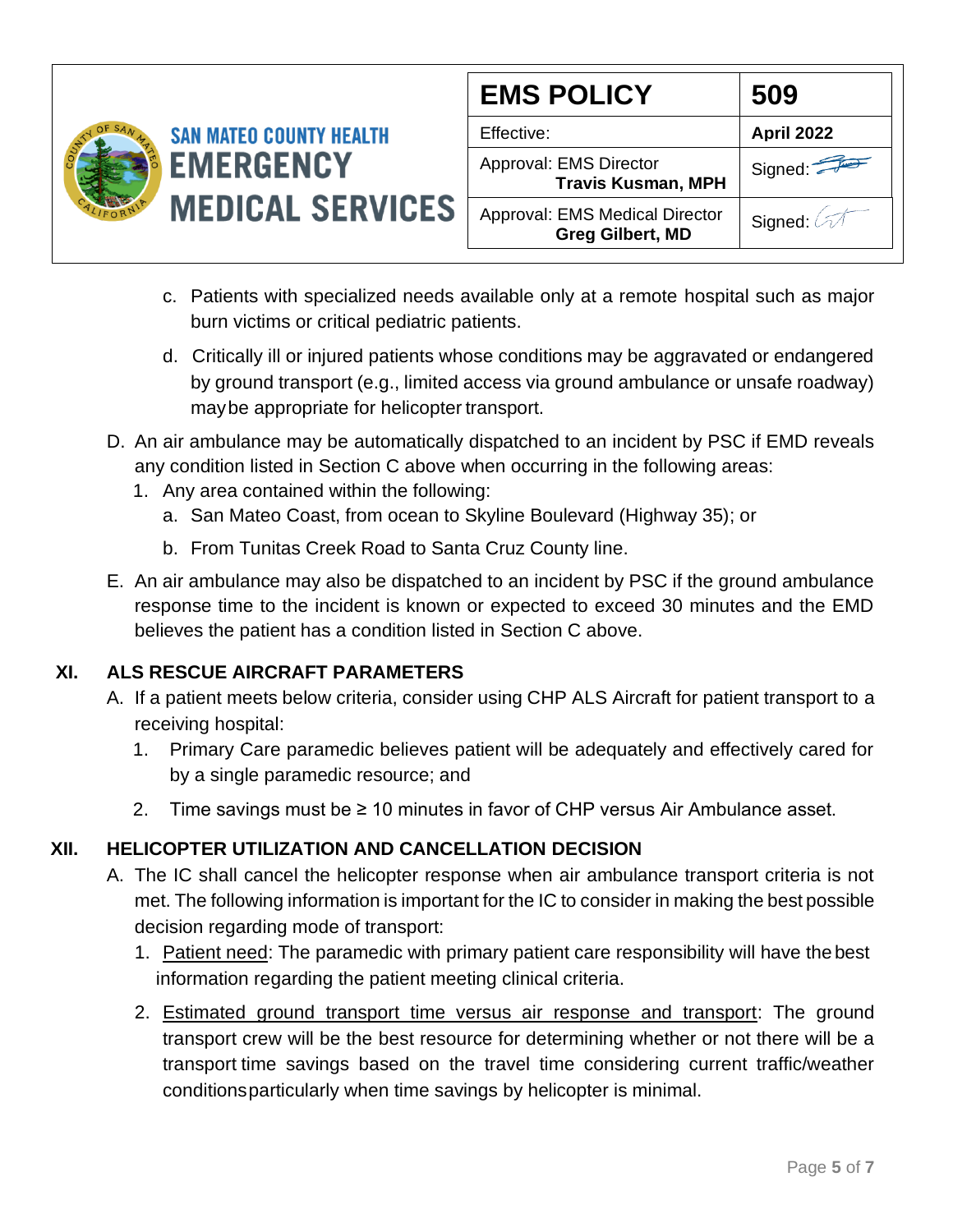

| <b>EMS POLICY</b>                                                | 509               |
|------------------------------------------------------------------|-------------------|
| Effective:                                                       | <b>April 2022</b> |
| Approval: EMS Director<br><b>Travis Kusman, MPH</b>              | Signed:           |
| <b>Approval: EMS Medical Director</b><br><b>Greg Gilbert, MD</b> | Signed:           |

- 3. Proximity of a heli-spot or need for a helicopter/ambulance rendezvous site: A significant amount of time may be added to overall transport time if a helicopter is unable to land in proximity to the patient.
- 4. ETA of the helicopter: If the patient is packaged and ready for transport, ground transport may be the fastest mode of transport overall if a helicopter has not arrived onscene.
- B. The ground ambulance responding to, or at the scene, should not be canceled until:
	- 1. The helicopter has left the scene with the patient aboard; or
	- 2. The IC, in consultation with paramedic personnel on-scene, has determined that no patient transport is required.

# **XIII. COMMUNICATIONS**

- A. CALCORD should be utilized for air-to-ground communication. The IC or designee, in conjunction with the fire/medical dispatch will designate an alternate frequency if necessary.
- B. The IC or designee may cancel a helicopter response at any time prior to patient transport through PSC or by direct communication to the responding helicopter.

# **XIV. GROUND PROVIDER RESPONSIBILITIES**

- A. The IC or designee shall assure Base Hospital contact is made as soon as possible to provide early notification of patient arrival.
- B. A ground ambulance paramedic who accompanies a patient in a rescue aircraft must assure the presence of appropriate medical equipment and must obtain orientation to the aircraftand to medical air transport procedures prior to transport.

# **XV. HELICOPTER RENDEZVOUS**

If a helicopter rendezvous is deemed appropriate, including the consideration of added transport time, a heli-spot (rendezvous site) as close as possible to the scene should be established.

# **XVI. MULTICASUALTY INCIDENT** ("**MCI"**) **RESPONSES**